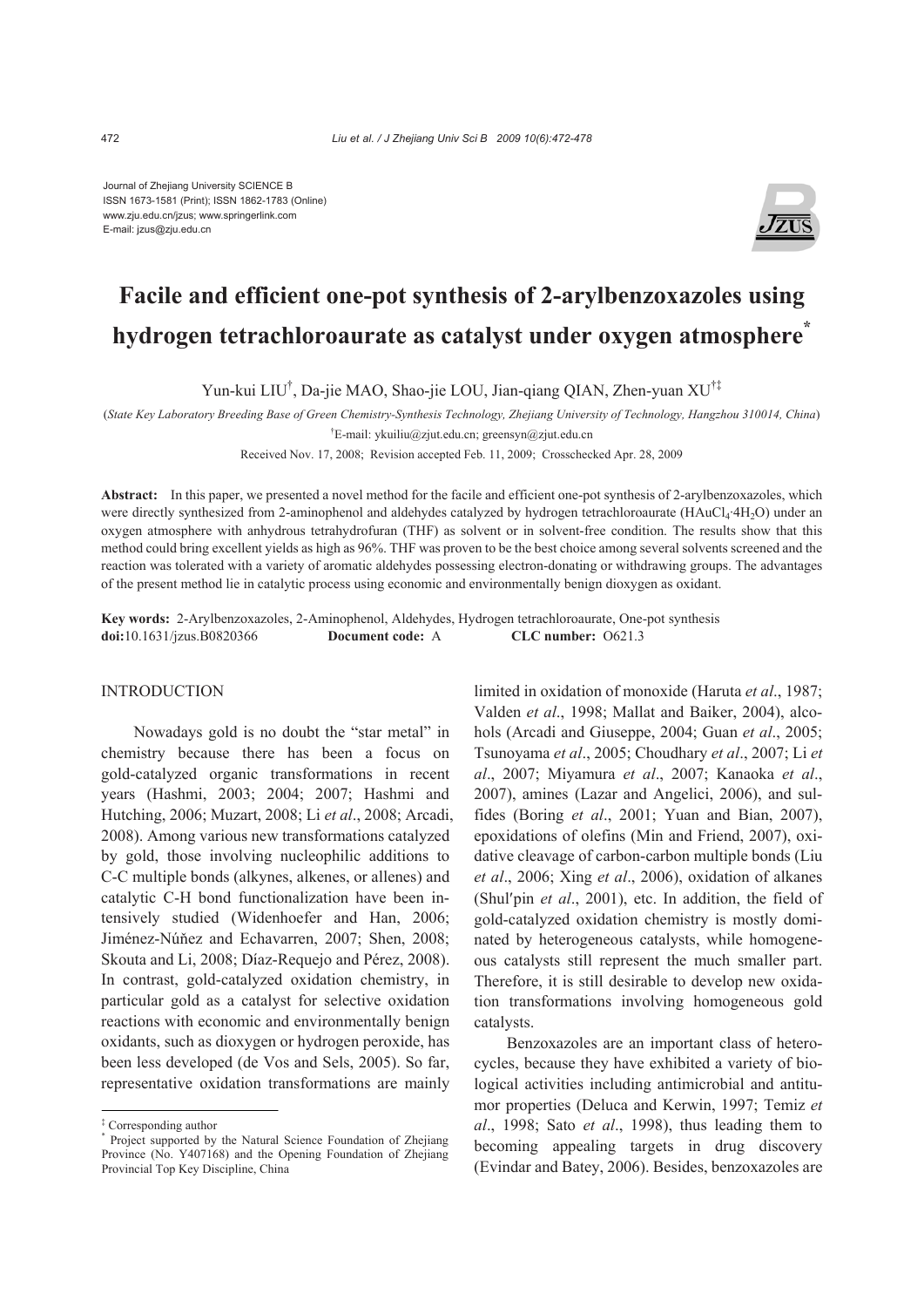also found applicable in material science as photochromic agents and laser dyes (Heynderickx *et al*., 2003; El′tsov, 1990; Trost and Flemming, 1991; Reiser *et al*., 1972). There are two general strategies for synthesizing 2-arylbenzoxazoles based on substituted 2-aminophenols as starting materials. One is treatment of 2-aminophenols with carboxylic acid derivatives in the presence of strong acids in harsh conditions (Terashima *et al*., 1982). The other is via photochemical, oxidative, and radical cyclization of phenolic Schiff bases derived from the condensation of 2-aminophenols and aldehydes (Tauer and Grellmann, 1981; Wilfred and Taylor, 2004; Kawashita *et al*., 2003; Park *et al*., 2002). For oxidative cyclization, various oxidants such as 2,3-dichloro-5,6-dicyanobenzoquinone (DDQ) (Chang *et al*., 2002),  $Mn(OAc)$ <sub>3</sub> (Varma and Kumar, 1998), PhI $(OAc)$ <sub>2</sub> (Varma *et al*., 1997), ThClO4 (Park *et al*., 1996), BaMnO4 (Srivastava and Venkataramani, 1988), NiO2 (Nakagawa *et al*., 1964), Pb(OAc)4 (Stephens and Bower, 1949), and I2 (Moghaddam *et al*., 2006) have been used. However, most of these oxidants are not economic or environmentally benign; furthermore, they are usually required in stoichiometric amounts relative to the substrates. Therefore, to develop more economic and environmental-friendly catalysts to replace conventional stoichiometric oxidants is currently needed. Recently, Kawashita *et al*.(2003) and Kidwai *et al*.(2006) reported utilization of activated carbon (using 50% (w/w) of catalyst at 120 °C) and Cu-nanoparticles (using 10 mol% of catalyst at 80~100 °C) as catalysts under oxygen atmosphere for the one-pot synthesis of 2-arylben-zoxazoles from 2-aminophenols and aldehydes. As part of our continued interest in synthesis of useful heterocycles (Xu *et al*., 2007), we wish to report here a more efficient and mild synthesis of 2-arylbenzoxazoles in one-pot manner using only 2 mol% of hydrogen tetrachloroaurate as catalyst at 66 °C under oxygen atmosphere with anhydrous tetrahydrofuran (THF) as solvent or in solvent-free condition.

## MATERIALS AND METHODS

A representative procedure for the one-pot synthesis of 2-arylbenzoxazoles **3** is described as follows: A three-necked flask (25 ml) was charged with 2-aminophenol **1** (1.0 mmol), benzaldehyde **2a** (1.0 mmol),  $HAuCl_4·4H_2O$  (8.0 mg, 0.02 mmol), and THF (2 ml). The resulting mixture was stirred at 40 °C for 30 min. Then the flask was equipped with a balloon filled with dioxygen and the reaction mixture was heated to 66 °C and stirred for another 6 h under oxygen atmosphere. The progress of the reaction was monitored by gas chromatography-mass spectrometry (GC-MS) and thin-layer chromatography (TLC). Upon completion, the resulting mixture was filtered to remove gold catalyst, the filtrate was diluted with distill water (10 ml) and extracted with ethyl acetate  $(15 \text{ ml} \times 2)$ . The organic layer was dried over anhydrous MgSO4. After evaporation of solvent under vacuum, the residue was purified by chromatography using hexane/ethyl acetate (9:1, v/v) as eluent.

#### RESULTS AND DISCUSSION

Initially, phenolic Schiff base 2-(benzylideneamino)phenol **4a** was chosen as model substrate for investigating the oxidative cyclization by using gold catalysts (Fig.1, Table 1). In the absence of a gold catalyst, the reaction could hardly take place (entry 1). The oxidative cyclization did proceed to give the desired product **3a** in 66% yield when **4a** was treated with of 2 mol% of  $AuCl<sub>3</sub>$  under an oxygen atmosphere in anhydrous THF at reflux for 6 h (entry 2). Under the catalysis of AuCl and NaAuCl<sub>4</sub> $2H_2O$ , the yield of **3a** increased to be 76% and 88%, respectively (entries 3 and 4). So far, the best result was obtained by using HAuCl4·4H2O as catalyst, which gave **3a** in 98% yield (entry 5). We also tried to use hydrogen peroxide as oxidant; however, the desired 2-phenylbenzoxale was obtained in quite low yield due to the happening of a hydrolysis of the Schiff base **4a** (entry 6). Note that the reaction could still proceed smoothly to give **3a** in moderate yield even under air (entry 7). In the reaction, gold catalyst may act as a bifunctional catalyst; namely, it serves as an acid catalyst to help the cyclization process via activation of the imine group (Yang *et al*., 2007) as well as an oxidative catalyst for the dehydrogenation of the in situ generated dihydrobenzoxazole with dioxygen (Zhu and Angelici, 2007).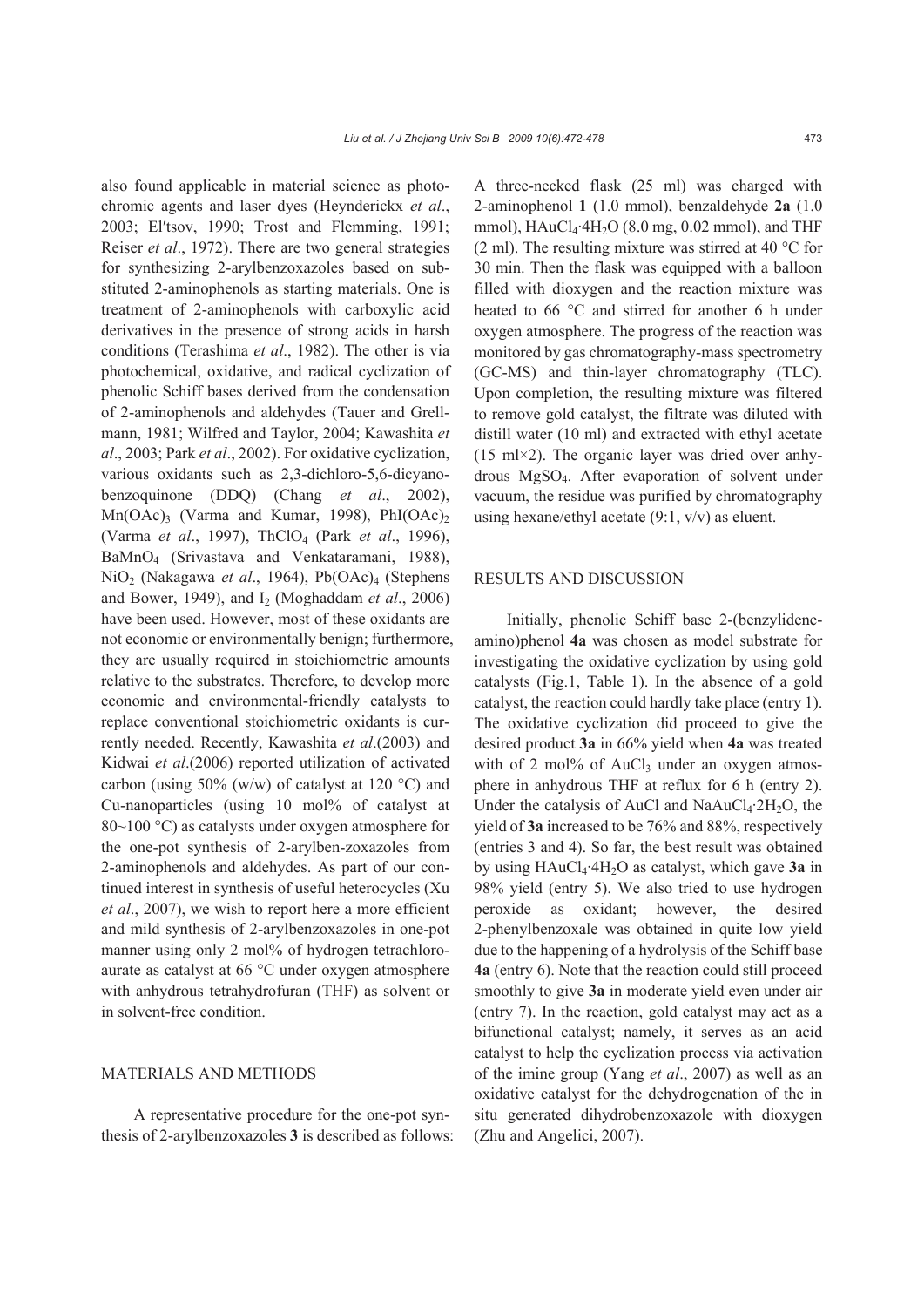

**Fig.1 Oxidative cyclization of phenolic Schiff base 4a**  catalyzed by HAuCl<sub>4</sub>·4H<sub>2</sub>O

Reaction condition: catalyst  $HAuCl_4 \cdot 4H_2O$  (2 mol%),  $O_2$ (balloon, 101325 Pa), THF (2 ml), reflux, 6 h

**Table 1 Catalyst screen<sup>a</sup>** 

| Entry          | Catalyst                               | Yield $(\%)^b$ |
|----------------|----------------------------------------|----------------|
| 1              | None                                   | $<$ 5          |
| $\mathfrak{D}$ | AuCl <sub>3</sub>                      | 66             |
| 3              | AuCl                                   | 76             |
| 4              | NaAuCl <sub>4</sub> ·2H <sub>2</sub> O | 88             |
| 5              | $HAuCl_4.4H_2O$                        | 98             |
| 6              | $HAuCl_4$ ·4 $H_2O^c$                  | 35             |
|                | $HAuCl_4.4H_2O^d$                      | 80             |

a Reaction condition: **4a** (1 mmol), catalyst (0.02 mmol), THF (2 ml), O<sub>2</sub> (balloon, 101325 Pa), reflux, 6 h; <sup>b</sup>Isolated yield; <sup>c</sup>Aqueous  $30\%$  (v/v)  $H_2O_2$  (2 mmol) was used as oxidant; <sup>d</sup>The reaction was carried out under air

Encouraged by the success of gold-catalyzed oxidative cyclization of **4a**, we next examined the direct synthesis of 2-arylbenzoxazole **3a** from 2-aminophenol **1** and benzaldehyde **2a** catalyzed by  $HAuCl<sub>4</sub>·4H<sub>2</sub>O$  (Fig.2). The one-pot procedure involved the first treatment of **1** and **2a** (molar ratio: 1:1) with 2 mol% of  $HAuCl_4$ ·4H<sub>2</sub>O in THF at 40 °C for 30 min followed by elevating the reaction temperature to 66  $\degree$ C (at reflux) for another 6 h under an oxygen atmosphere, and finally gave desired product **3a** in 96% yield (Table 2, entry 1). In this section, the effect of solvents on the reaction was particularly investigated (Table 2). It was found that the reaction proceeded equally well even in solvent-free condition (95%, entry 2). The yield of **3a** decreased very much when a mixture of THF and water  $(4:1, v/v)$  was used as reaction medium (entry 3).  $CH<sub>2</sub>Cl<sub>2</sub>$ , CHCl<sub>3</sub>, dimethyl sulphoxide (DMSO), and *N*,*N*-dimethyl formamide (DMF) were proven to be not good choice for the reaction (entries  $9\neg 12$ ), although the step for the formation of Schiff base **4a** could proceed well. Using CH<sub>3</sub>OH, EtOH, *m*-xylene, CH<sub>3</sub>CN, and 1,2-dichloroethane (1,2-DCE) as solvent, **3a** could be obtained in moderate to good yields (from 75%~92%, entries  $4~8$ ).



**Fig.2 Solvent effect on the oxidative cyclization of phe**nolic Schiff base 4a catalyzed by  $HAuCl<sub>4</sub>·4H<sub>2</sub>O$ Reaction conditions: (1) catalyst  $HAuCl<sub>4</sub>·4H<sub>2</sub>O$  (2 mol%), 40

°C, 30 min; (2) O<sub>2</sub> (balloon 101325 Pa), solvent, 66 °C, 6 h

**Table 2 Solvent screening on the one-pot synthesis of**  3a catalyzed by HAuCl<sub>4</sub>·4H<sub>2</sub>O<sup>a</sup>

| Entry                                                                            | Solvent                           | Time (h) | Yield $(\%)^b$ |  |  |
|----------------------------------------------------------------------------------|-----------------------------------|----------|----------------|--|--|
| 1                                                                                | <b>THF</b>                        | 6        | 96             |  |  |
| 2                                                                                | Free                              | 6        | 95             |  |  |
| 3                                                                                | THF-H <sub>2</sub> O $(4:1, v/v)$ | 6        | 3              |  |  |
| 4                                                                                | CH <sub>3</sub> OH                | 6        | 75             |  |  |
| 5                                                                                | <b>EtOH</b>                       | 6        | 80             |  |  |
| 6                                                                                | $m$ -xylene                       | 12       | 85             |  |  |
| 7                                                                                | CH <sub>3</sub> CN                | 6        | 87             |  |  |
| 8                                                                                | $1,2$ -DCE                        | 12       | 92             |  |  |
| 9                                                                                | $CH_2Cl_2$                        | 12       | 45             |  |  |
| 10                                                                               | CHCl <sub>3</sub>                 | 12       | 63             |  |  |
| 11                                                                               | <b>DMSO</b>                       | 12       | 18             |  |  |
| 12                                                                               | DMF                               | 12       | 54             |  |  |
| <sup>a</sup> All reactions were carried out by the first treatment of 1 (1 mmol) |                                   |          |                |  |  |

and  $2a$  (1 mmol) with  $HAuCl<sub>4</sub>·4H<sub>2</sub>O$  (0.02 mmol) in solvent (2 ml) at 40 °C for 30 min, followed by elevating the reaction temperature to 66 °C under an oxygen atmosphere; <sup>b</sup>Isolated yield. THF: tetrahydrofuran; 1,2-DCE: 1,2-dichloroethane; DMSO: dimethyl sulphoxide; DMF: *N*,*N*-dimethyl formamide

Finally, a range of aromatic and heteroaromatic aldehydes was tested in the one-pot synthesis of 2-arylbenzoxazoles **3** from aminophenol **1** and aldehydes 2 catalyzed by  $HAuCl_4 \cdot 4H_2O$  in THF or solvent-free condition (Fig.3, Table 3). In most cases, the reaction proceeded smoothly to give **3** in good to excellent yields. Aromatic aldehydes possessing electron-withdrawing groups (entries 6~8) generally gave better yield of **3** than those containing electron-donating groups (entries 2~4). Surprisingly, the reaction became a little messed when a nitrosubstituted aromatic aldehyde was used and decreased the yield of **3** (entries 9~11).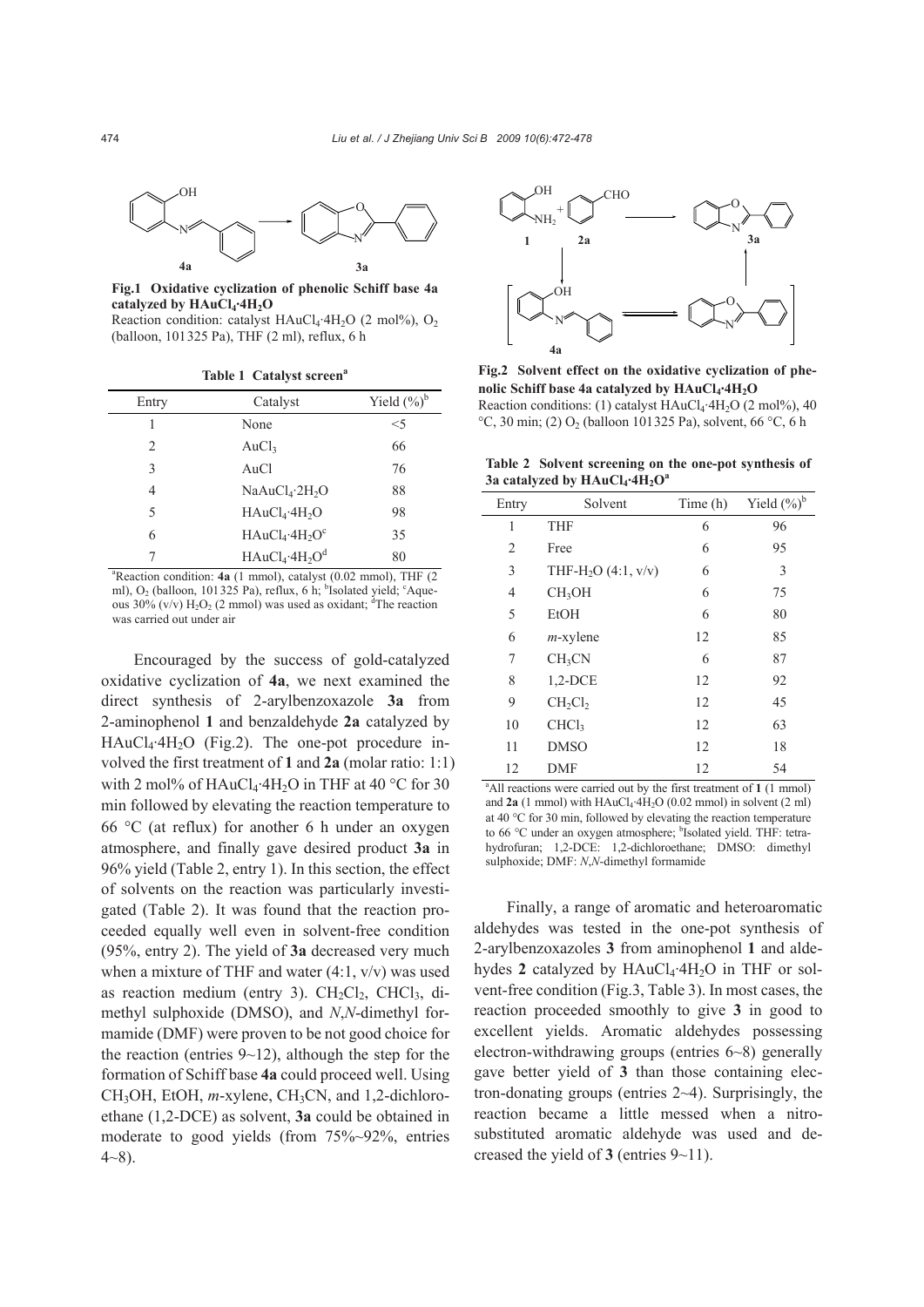

**Fig.3 One-pot synthesis of 2-arylbenzoxazoles using HAuCl4·4H2O as catalyst under oxygen atmosphere**  Reaction conditions: (1) HAuCl<sub>4</sub>·4H<sub>2</sub>O (2 mol%), 40 °C, 30 min; (2) O2 (balloon, 101325 Pa), THF or solvent-free, 66 °C

**Table 3 One-pot synthesis of 2-arylbenzoxazoles 3 from 2-aminophenol 1 and aldehydes 2 catalyzed by HAuCl4·4H2O under oxygen atmosphere<sup>a</sup>**

| Entry          | R                                                           |                |    | Product Time (h) Yield $(\%)^b$ |
|----------------|-------------------------------------------------------------|----------------|----|---------------------------------|
| 1              | $4-C_6H_5(2a)$                                              | 3a             | 6  | 96 <sup>c</sup>                 |
| $\overline{c}$ | $4\text{-CH}_3C_6H_4(2b)$                                   | 3 <sub>b</sub> | 6  | 90 <sup>d</sup>                 |
| 3              | $4 - CH_3OC_6H_4(2c)$                                       | 3c             | 6  | 88 <sup>c</sup>                 |
| 4              | $3,4$ -OCH <sub>2</sub> OC <sub>6</sub> H <sub>3</sub> (2d) | 3d             | 6  | $87^{\circ}$                    |
| 5              | 1-Naphthyl $(2e)$                                           | 3e             | 6  | $93^{\circ}$                    |
| 6              | $4-CIC_6H_4(2f)$                                            | 3f             | 6  | $97^{\circ}$                    |
| 7              | $4-BrC_6H_4(2g)$                                            | 3g             | 6  | $95^{\circ}$                    |
| 8              | $4-CF_3C_6H_4(2h)$                                          | 3 <sub>h</sub> | 6  | 98 <sup>d</sup>                 |
| 9              | $2-NO_2C_6H_4(2i)$                                          | 3i             | 9  | $76^{\circ}$                    |
| 10             | $3-NO_2C_6H_4(2j)$                                          | 3j             | 6  | $83^{\circ}$                    |
| 11             | $4-NO_2C_6H_4(2k)$                                          | 3k             | 12 | $44^{\circ}$                    |
| 12             | $2$ -Furyl $(2I)$                                           | 3 <sub>l</sub> | 12 | $84^\circ$                      |
| 13             | 2-Thiophenyl $(2m)$                                         | 3 <sub>m</sub> | 9  | 96 <sup>c</sup>                 |

<sup>a</sup>All reactions were carried out by the first treatment of 1 (1 mmol) and  $2$  (1 mmol) with  $HAuCl_4$ ·4 $H_2O$  (0.02 mmol) in THF (2 ml) or solvent-free condition at 40 °C for 30 min followed by elevating the reaction temperature to 66 $\degree$ C under an oxygen atmosphere; <sup>b</sup>Isolated yield; 'THF as solvent; <sup>d</sup>Solvent-free condition

# CONCLUSIONS AND EXPERIMENTAL DE-TAILS

In summary, we described an efficient protocol for preparing 2-arylbenzoxazoles via oxidative cyclization of in situ generated phenolic Schiff bases catalyzed by  $HAuCl<sub>4</sub>·4H<sub>2</sub>O$  under an oxygen atmosphere. The advantages of the present method lie in catalytic process using economic and environmentally benign dioxygen as oxidant, relatively low catalyst loading, one-pot manner, mild reaction conditions, and good yields.

General remarks: All the starting chemicals were commercial products (Alderich or J&K Chemical). Melting points were measured on a Büchi B-545 and uncorrected. <sup>1</sup>H NMR (nuclear magnetic resonance) spectra were obtained on a Bruker AVANCE III 500

 $(500 \text{ MHz})$  instrument in CDCl<sub>3</sub> using tetramethylsilane (TMS) as internal standard. Chemical shifts (*δ*) are expressed in  $\times 10^{-6}$  and coupling constants (*J*) are given in Hz. GC-MS experiments were performed with an Agilent 6890N GC system equipped with a 5973N mass-selective detector.

2-Phenylbenzoxazole (**3a**): white crystals, m.p. 102.1~102.2 °C [102 °C (Varma *et al.*, 1997)]; <sup>1</sup>H NMR (500 MHz, CDCl<sub>3</sub>): *δ* (×10<sup>-6</sup>) 7.33∼7.37 (m, 2H), 7.51~7.54 (m, 3H), 7.56~7.59 (m, 1H), 7.77~7.79 (m, 1H), 8.25~8.27 (m, 2H).

2-(4′-Methylphenyl)benzoxazole (**3b**): white crystals, m.p. 112.3*~*112.8 °C [113*~*114 °C (Varma *et al.*, 1997)]; <sup>1</sup>H NMR (500 MHz, CDCl<sub>3</sub>): δ (×10<sup>-6</sup>) 2.44 (s, 3H), 7.32*~*7.35 (m, 4H), 7.56*~*7.58 (m, 1H), 7.75*~*7.77 (m, 1H), 8.15 (d, 2H, *J*=8.5Hz).

2-(4′-Methoxyphenyl)benzoxazole (**3c**): white crystals, m.p. 99.5*~*99.8 °C [101 °C (Varma *et al*., 1997)]; <sup>1</sup>H NMR (500 MHz, CDCl<sub>3</sub>):  $\delta$  (×10<sup>-6</sup>) 3.90 (s, 3H), 7.03 (d, 2H, *J*=9.0 Hz), 7.30*~*7.36 (m, 2H), 7.55*~*7.57 (m, 1H), 7.74*~*7.75 (m, 1H), 8.21 (d, 2H, *J*=9.0 Hz).

2-(3′,4′-Piperonyl)benzoxazole (**3d**): gray crystals, m.p. 150.8*~*151.2 °C [150*~*152 °C (Kidwai *et al*., 2006)]; <sup>1</sup>H NMR (500 MHz, CDCl<sub>3</sub>): δ (×10<sup>-6</sup>) 6.07 (s, 2H), 6.94 (d, 1H, *J*=8.0 Hz), 7.32*~*7.34 (m, 2H), 7.54*~*7.56 (m, 1H), 7.70 (s, 1H), 7.72*~*7.74 (m, 1H), 7.83 (d, 1H, *J*=9.5 Hz).

2-(Naphthyl)benzoxazole (**3e**): white crystals, m.p. 104.3*~*104.4 °C [104 °C (Tauer and Grellmann, 1981)]; <sup>1</sup>H NMR (500 MHz, CDCl<sub>3</sub>): δ (×10<sup>-6</sup>) 7.38*~*7.41 (m, 2H), 7.57*~*7.66 (m, 4H), 7.69*~*7.90 (m, 2H), 8.03 (d, 1H, *J*=8.0 Hz), 8.43 (d, 1H, *J*=8.0 Hz), 9.47 (d, 1H, *J*=9.0 Hz).

2-(4′-Chlorophenyl)benzoxazole (**3f**): white crystals, m.p. 151.4*~*151.5 °C [147 °C (Varma *et al*., 1997)]; <sup>1</sup>H NMR (500 MHz, CDCl<sub>3</sub>): δ (×10<sup>-6</sup>) 7.35*~*7.39 (m, 2H), 7.51 (d, 2H, *J*=8.5 Hz), 7.58*~*7.60 (m, 1H), 7.77~7.79 (m, 1H), 8.20 (d, 2H, *J*=8.5 Hz).

2-(4′-Bromophenyl)benzoxazole (**3g**): white crystals, m.p. 155.4*~*155.5 °C [157*~*158 °C (Evindar and Batey, 2006)]; <sup>1</sup>H NMR (500 MHz, CDCl<sub>3</sub>): δ (×10<sup>−</sup><sup>6</sup> ) 7.36~7.38 (m, 2H), 7.58*~*7.60 (m, 1H), 7.68 (d, 2H, *J*=7.5 Hz), 7.76*~*7.79 (m, 1H), 8.13 (d, 2H, *J*=7.5 Hz).

2-(4′-Trifluoromethylphenyl)benzoxazole (**3h**): white crystals, m.p. 140.3*~*140.4 °C [143*~*145 °C (Lewis *et al.*, 2004)]; <sup>1</sup>H NMR (500 MHz, CDCl<sub>3</sub>): *δ*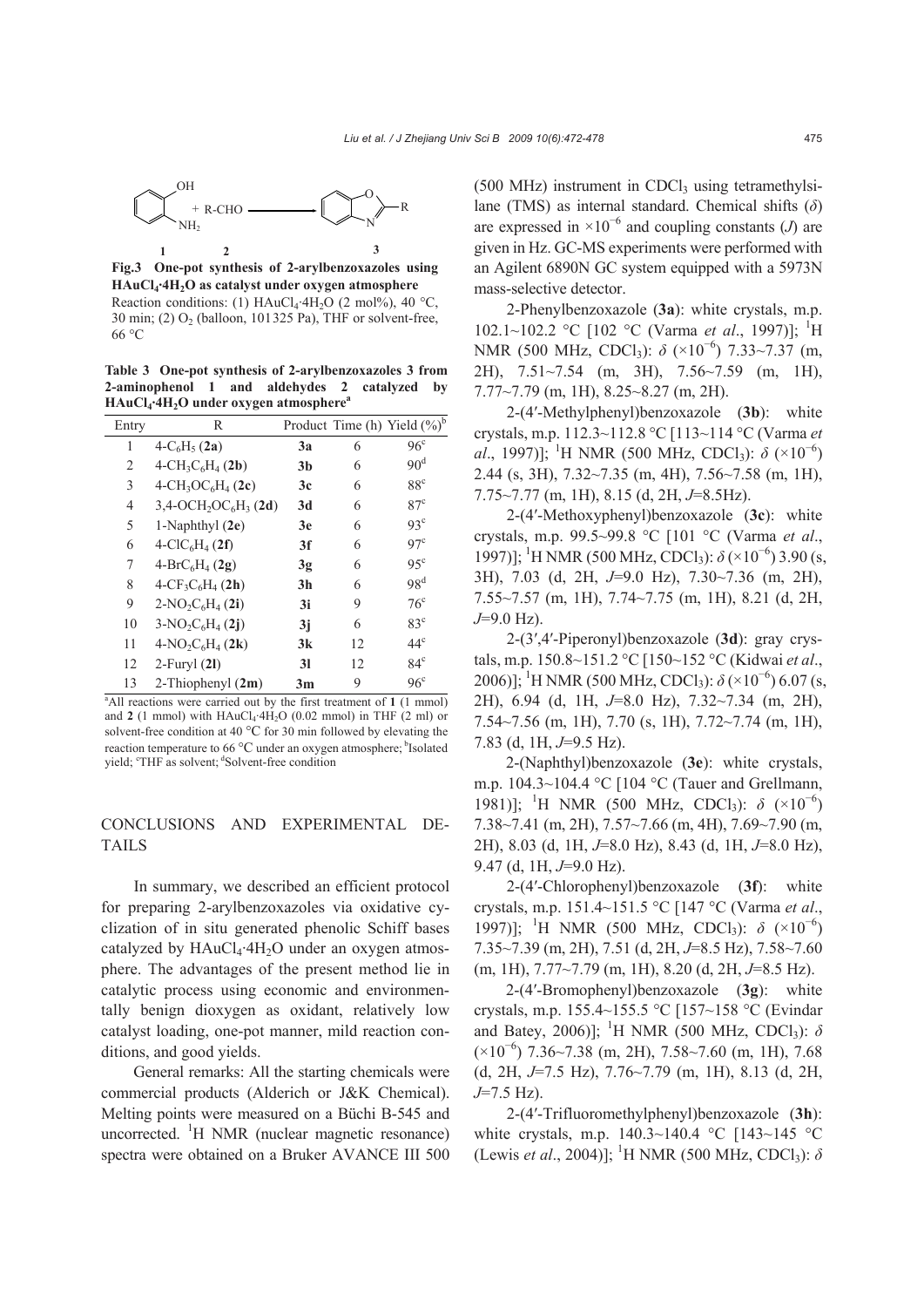(×10<sup>−</sup><sup>6</sup> ) 7.37*~*7.42 (m, 2H), 7.59*~*7.62 (m, 1H), 7.77*~*7.82 (m, 3H), 7.37 (d, 2H, *J*=9 Hz).

2-(2′-Nitrophenyl)benzoxazole (**3i**): pale yellow crystals, m.p. 101.5*~*101.6 °C [104*~*105 °C (Bougrin *et al.*, 1998)]; <sup>1</sup>H NMR (500 MHz, CDCl<sub>3</sub>): *δ* (×10<sup>-6</sup>) 7.37*~*7.42 (m, 2H), 7.56*~*7.58 (m, 1H), 7.66*~*7.70 (m, 1H), 7.72*~*7.82 (m, 1H), 7.89 (d, 1H, *J*=9.5 Hz), 8.14 (d, 1H, *J*=9.5 Hz).

2-(3′-Nitrophenyl)benzoxazole (**3j**): pale yellow crystals, m.p. 211.5*~*211.6 °C [211.5*~*212 °C (Nakagawa *et al*., 1964)]; <sup>1</sup>H NMR (500 MHz, CDCl<sub>3</sub>): *δ* (×10<sup>−</sup><sup>6</sup> ) 7.40*~*7.45 (m, 2H), 8.64*~*7.66 (m, 1H), 7.74 (t, 1H, *J*=8.0 Hz), 7.82*~*7.84 (m, 1H), 8.38*~*8.40 (m, 1H), 8.59*~*8.61 (m, 1H), 9.10 (m, 1H).

2-(4′-Nitrophenyl)benzoxazole (**3k**): yellow crystals, m.p. 264.1*~*264.2 °C [266*~*268 °C (Varma *et al.*, 1997)]; <sup>1</sup>H NMR (500 MHz, CDCl<sub>3</sub>):  $\delta$  (×10<sup>-6</sup>) 7.41*~*7.46 (m, 2H), 7.64 (d, 1H, *J*=7.0 Hz), 7.84 (d, 1H, *J*=7.0 Hz), 8.39 (d, 2H, *J*=8.5 Hz), 8.44 (d, 2H, *J*=8.5 Hz).

2-(2-Furyl)benzoxazole (**3l**): white crystals, m.p. 88.1~88.5 °C [89~90 °C (Kidwai *et al.*, 2006)]; <sup>1</sup>H NMR (500 MHz, CDCl<sub>3</sub>): *δ* (×10<sup>-6</sup>) 6.61 (dd, 1H,  $J_1=3.5$  Hz,  $J_2=4.0$  Hz), 7.28 (dd, 1H,  $J_1=3.5$  Hz, *J*2=2.0 Hz), 7.33*~*7.37 (m, 2H), 7.55*~*7.57 (m, 1H), 7.67 (t, 1H, *J*=2.0 Hz), 7.73*~*7.76 (m, 1H).

2-(2-Thiophenyl)benzoxazole (**3m**): white crystals, m.p. 108.1~108.2 °C [108 °C (Kidwai *et al*., 2006)]; <sup>1</sup>H NMR (500 MHz, CDCl<sub>3</sub>): δ (×10<sup>-6</sup>) 7.18~7.20 (m, 1H), 7.33~7.36 (m, 2H), 7.51~7.56 (m, 2H), 7.71~7.75 (m, 1H), 7.92 (dd, 1H, *J*<sub>1</sub>=3.5 Hz,  $J_2$ =4.0 Hz).

#### **References**

- Arcadi, A., 2008. Alternative synthetic methods through new developments in catalysis by gold. *Chem. Rev.*, **108**(8): 3266-3325. [doi:10.1021/cr068435d]
- Arcadi, A., Giuseppe, S.D., 2004. Recent applications of gold catalysis in organic synthesis. *Curr. Org. Chem.*, **8**(9): 795-812. [doi:10.2174/1385272043370564]
- Boring, E., Geletti, Y.V., Hill, C.J., 2001. A homogeneous catalyst for selective  $O_2$  oxidation at ambient temperature. Diversity-based discovery and mechanistic investigation of thioether oxidation by the Au(III)Cl<sub>2</sub>NO<sub>3</sub>(thioether)/O<sub>2</sub> system. *J. Am. Chem. Soc.*, **123**(8):1625-1635. [doi:10. 1021/ja0033133]
- Bougrin, K., Loupy, A., Soufiaoui, M., 1998. Trois nouvelles voies de synthèse des dérivés 1,3-azoliques sous microondes. *Tetrahedron*, **54**(28):8055-8064 [doi:10.1016/ S0040-4020(98)00431-1]

Chang, J., Zhao, K., Pan, S., 2002. Synthesis of 2-arylben-

zoxazoles via DDQ promoted oxidative cyclization of phenolic Schiff bases—a solution-phase strategy for library synthesis. *Tetrahedron Lett.*, **43**(6):951-954. [doi: 10.1016/S0040-4039(01)02302-4]

- Choudhary, V.R., Jha, R., Jana, P., 2007. Solvent-free selective oxidation of benzyl alcohol by molecular oxygen over uranium oxide supported nano-gold catalyst for the production of chlorine-free benzaldehyde. *Green Chem.*, **9**(3):267-272. [doi:10.1039/b608304h]
- Deluca, M.R., Kerwin, S.M., 1997. The total synthesis of UK-1. *Tetrahedron Lett.*, **38**(2):199-202. [doi:10.1016/ S0040-4039(96)02288-5]
- de Vos, D.E., Sels, B. F., 2005. Gold redox catalysis for selective oxidation of methane to methanol. *Angew. Chem. Int. Ed.*, **44**(1):30-32. [doi:10.1002/anie.200461561]
- Díaz-Requejo, M.M., Pérez, P.J., 2008. Coinage metal catalyzed C-H bond functionalization of hydrocarbons. *Chem. Rev.*, **108**(8):3379-3394. [doi:10.1021/cr078364y]
- El′tsov, A.V., 1990. Organic Photochromers. Plenum Press, New York, p.178.
- Evindar, G., Batey, R.A., 2006. Parallel synthesis of a library of benzoxazoles and benzothiazoles using ligandaccelerated copper-catalyzed cyclizations of *ortho*halobenzanilides. *J. Org. Chem.*, **71**(5):1802-1808. [doi: 10.1021/jo051927q]
- Guan, B, Xing, D., Cai, G., Wan, X., Yu, N., Fang, Z., Yang, L., Shi, Z., 2005. Highly selective aerobic oxidation of alcohol catalyzed by a gold(I) complex with an anionic ligand. *J. Am. Chem. Soc.*, **127**(51):18004-18005. [doi:10. 1021/ja055398j]
- Haruta, M., Kobayashi, T., Sano, H., Yamada, N., 1987. Novel gold catalysts for the oxidation of carbon monoxide at a temperature far below 0 °C. *Chem. Lett.*, **16**(2):405-408. [doi:10.1246/cl.1987.405]
- Hashmi, A.S.K., 2003. Homogeneous gold catalysts and alkynes: a successful liaison. *Gold Bull.*, **36**(1):3-9.
- Hashmi, A.S.K., 2004. Homogeneous catalysis by gold. *Gold Bull.*, **37**(1-2):51-65.
- Hashmi, A.S.K., 2007. Gold-catalyzed organic reactions. *Chem. Rev.*, **107**(7):3180-3211. [doi:10.1021/cr000436x]
- Hashmi, A.S.K., Hutching, G.J., 2006. Gold catalysis. *Angew. Chem. Int. Ed.*, **45**(47):7896-7936. [doi:10.1002/anie. 200602454]
- Heynderickx, A., Guglielmetti, R., Dubest, R., Aubard, J., Samat, A., 2003. Sulfinyl- and sulfonyl-substituted 2-benzylbenzoxazoles and 2-benzylbenzothiazoles as potential photochromic compounds. *Synthesis*, (7): 1112-1116. [doi:10.1055/s-2003-39178]
- Jiménez-Núňez, E., Echavarren, A.M., 2007. Molecular diversity through gold catalysis with alkynes. *Chem. Commun.*, (4):333-346. [doi:10.1039/b612008c]
- Kanaoka, S., Yagi, N., Fukuyama, Y., Aoshima, S., Tsunoyama, H., Tsukuda, T., Sakurai, H., 2007. Thermosensitive gold nanoclusters stabilized by well-defined vinyl ether star polymers: reusable and durable catalysts for aerobic alcohol oxidation. *J. Am. Chem. Soc.*, **129**(40): 12060-12061. [doi:10.1021/ja0735599]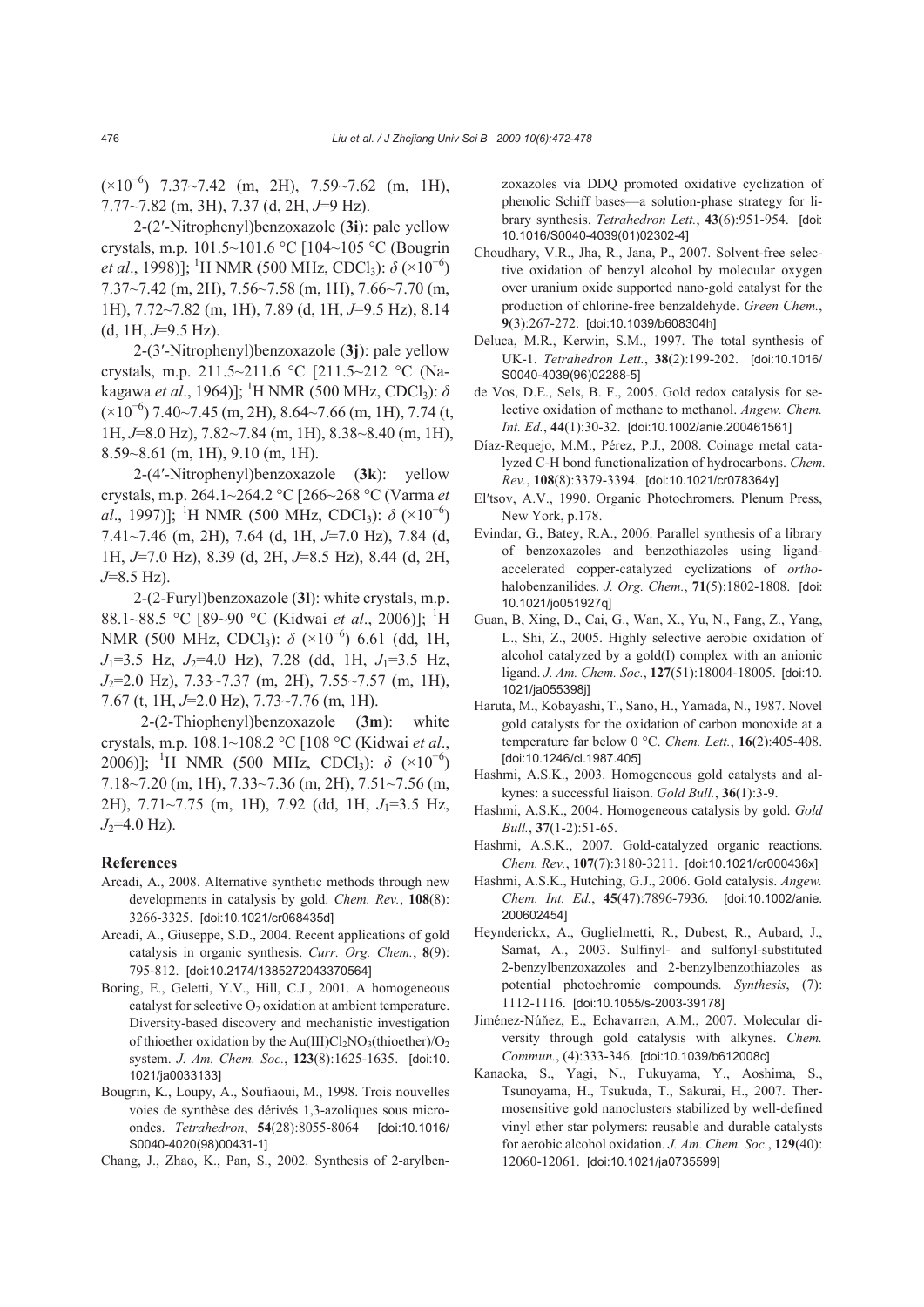- Kawashita, Y., Nakamichi, N., Kawabata, H., Hayashi, M., 2003. Direct and practical synthesis of 2-arylbenzoxazoles promoted by activated carbon. *Org. Lett.*, **5**(20): 3713-3715. [doi:10.1021/ol035393w]
- Kidwai, M., Bansal, V., Saxena, A., Aerry, S., Mozumdar, S., 2006. Cu-nanoparticles: efficient catalysts for the oxidative cyclization of Schiffs' bases*. Tetrahedron Lett.*, **47**(46):8049-8053. [doi:10.1016/j.tetlet.2006.09.066]
- Lazar, M., Angelici, R.J., 2006. Gold metal-catalyzed reactions of isocyanides with primary amines and oxygen: analogies with reactions of isocyanides in transition metal complexes. *J. Am. Chem. Soc.*, **128**(32):10613-10620. [doi:10.1021/ja0618907]
- Lewis, J.C., Wiedemann, S.H., Bergman, R.G., Ellman, J.A., 2004. Arylation of heterocycles via rhodium-catalyzed C-H bond functionalization. *Org. Lett.*, **6**(1):35-38. [doi:10. 1021/ol035985e]
- Li, H., Guan, B., Wang, W., Xing, D., Fang, Z., Wan, X., Yang, L., Shi, Z., 2007. Aerobic oxidation of alcohol in aqueous solution catalyzed by gold. *Tetrahedron*, **63**(35):8430- 8434. [doi:10.1016/j.tet.2007.05.117]
- Li, Z., Brouwer, C., He, C., 2008. Gold-catalyzed organic transformations. *Chem. Rev.*, **108**(8):3239-3265. [doi:10. 1021/cr068434l]
- Liu, Y., Song, F., Guo, S., 2006. Cleavage of a carbon-carbon triple bond via gold-catalyzed cascade cyclization/ oxidative cleavage reactions of (*Z*)-enynols with molecular oxygen. *J. Am. Chem. Soc.*, **128**(35):11332-11333. [doi:10.1021/ja062610q]
- Mallat, T., Baiker, A., 2004. Oxidation of alcohols with molecular oxygen on solid catalysts. *Chem. Rev.*, **104**(6): 3037-3058. [doi:10.1021/cr0200116]
- Min, B.K., Friend, C.M., 2007. Heterogeneous gold-based catalysis for green chemistry: low-temperature CO oxidation and propene oxidation. *Chem. Rev.* **107**(6): 2709-2724. [doi:10.1021/cr050954d]
- Miyamura, H., Matsubara, R., Muyazaki, Y., Kobayashi, S., 2007. Aerobic oxidation of alcohols at room temperature and atmospheric conditions catalyzed by reusable gold nanoclusters stabilized by the benzene rings of polystyrene derivatives. *Angew. Chem. Int. Ed.*, **46**(22):4151- 4154. [doi:10.1002/anie.200700080]
- Moghaddam, F.M., Bardajee, G.R., Ismaili, H., Taimoory, S.M.D., 2006. Facile and efficient one-pot protocol for the synthesis of benzoxazole and benzothiazole derivatives using molecular iodine as catalyst. *Synth. Commun.*, **36**(17):2543-2548. [doi:10.1080/00397910600781448]
- Muzart, J., 2008. Gold-catalysed reactions of alcohols: isomerisation, inter- and intramolecular reactions leading to C-C and C-heteroatom bonds. *Tetrahedron*, **64**(25): 5815-5849. [doi:10.1016/j.tet.2008.04.018]
- Nakagawa, K., Onoue, H., Sugita, J., 1964. Oxidation with nickel peroxide. IV. The preparation of benzoxazoles from Schiff's Bases. *Chem. Pharm. Bull.*, **12**(10): 1135-1138.
- Park, K.H., Jun, K., Shin, S.R., Oh, S.W., 1996. 2-arylbenzoxazoles from phenolic Schiff's bases by thi-

anthrene cation radical. *Tetrahedron Lett.*, **37**(49): 8869-8870. [doi:10.1016/S0040-4039(96)02070-9]

- Park, M.S., Jun, K., Shin, S.R., Oh, S.W., Park, K.H., 2002. Synthesis of 2-(2-, 3-, and 4-pyridyl)benzoxazoles by the reaction of phenolic Schiff bases with thianthrene cation radical. *J. Heterocycl. Chem.*, **39**(6):1279-1281. [doi:10. 1002/jhet.5570390625]
- Reiser, A., Leyshon, L.J., Saunders, D., Mijovic, M.V., Bright, A., Bogie, J., 1972. Fluorescence of aromatic benzoxazole derivatives. *J. Am. Chem. Soc.*, **94**(7):2414-2421. [doi:10.1021/ja00762a036]
- Sato, Y., Yamada, M., Yoshida, S., Soneda, T., Ishikawa, M., Nizato, T., Suzuki, K., Konno, F., 1998. Benzoxazole derivatives as novel  $5-HT_3$  receptor partial agonists in the gut. *J. Med. Chem.*, **41**(16):3015-3021. [doi:10.1021/ im98010041
- Shen, H.C., 2008. Recent advances in syntheses of carbocycles and heterocycles via homogeneous gold catalysis. Part 2: Cyclizations and cycloadditions. *Tetrahedron*, **64**(34): 7847-7870. [doi:10.1016/j.tet.2008.05.082]
- Shul′pin, G.B., Shilov, A.E., Süss-Fink, G., 2001. Alkane oxygenation catalysed by gold complexes. *Tetrahedron Lett.*, **42**(41):7253-7256. [doi:10.1016/S0040-4039(01) 01517-9]
- Skouta, R., Li, C.J., 2008. Gold-catalyzed reactions of C-H bonds. *Tetrahedron*, **64**(22):4917-4938. [doi:10.1016/ j.tet.2008.03.083]
- Srivastava, R.G., Venkataramani, P.S., 1988. Barium manganate oxidation in organic synthesis: part III: oxidation of Schiff's bases to benzimidazoles, benzoxazoles and benzthiazoles. *Synth. Commun.*, **18**(13):1537-1544. [doi: 10.1080/00397918808081311]
- Stephens, F.F., Bower, J.D., 1949. The preparation of benzimidazoles and benzoxazoles from Schiff bases. Part I. *J. Chem. Soc.*, 2971-2972. [doi:10.1039/JR9490002971]
- Tauer, E., Grellmann, K.H., 1981. Photochemical and thermal reactions of aromatic Schiff bases. *J. Org. Chem.*, **46**(21): 4252-4258. [doi:10.1021/jo00334a029]
- Temiz, O., Oren, I., Sener, E., Yalcin, I., Ucarturk, N., 1998. Synthesis and microbiological activity of some novel 5 or 6-methyl-2-(2,4-disubstituted phenyl) benzoxazole derivatives. *Il Farmaco*, **53**(5):337-341. [doi:10.1016/ S0014-827X(98)00030-5]
- Terashima, M., Ishii, M., Kanaoka, Y., 1982. A facile synthesis of 2-substituted benzoxazoles. *Synthesis*, (6):484-485. [doi:10.1055/s-1982-29847]
- Trost, B.M., Flemming, I. (Eds.), 1991. Comprehensive Organic Synthesis. Pergamon Press, New York, p133.
- Tsunoyama, H., Sakurai, H., Negishi, Y., Tsukuda, T., 2005. Size-specific catalytic activity of polymer-stabilized gold nanoclusters for aerobic alcohol oxidation in water. *J. Am. Chem. Soc.*, **127**(26):9374-9375. [doi:10.1021/ja052161e]
- Valden, M., Lai, X., Goodman, D.W., 1998. Onset of catalytic activity of gold clusters on titania with the appearance of nonmetallic properties. *Science*, **281**(5383):1647-1650. [doi:10.1126/science.281.5383.1647]
- Varma, R.S., Kumar, D., 1998. Manganese triacetate oxidation